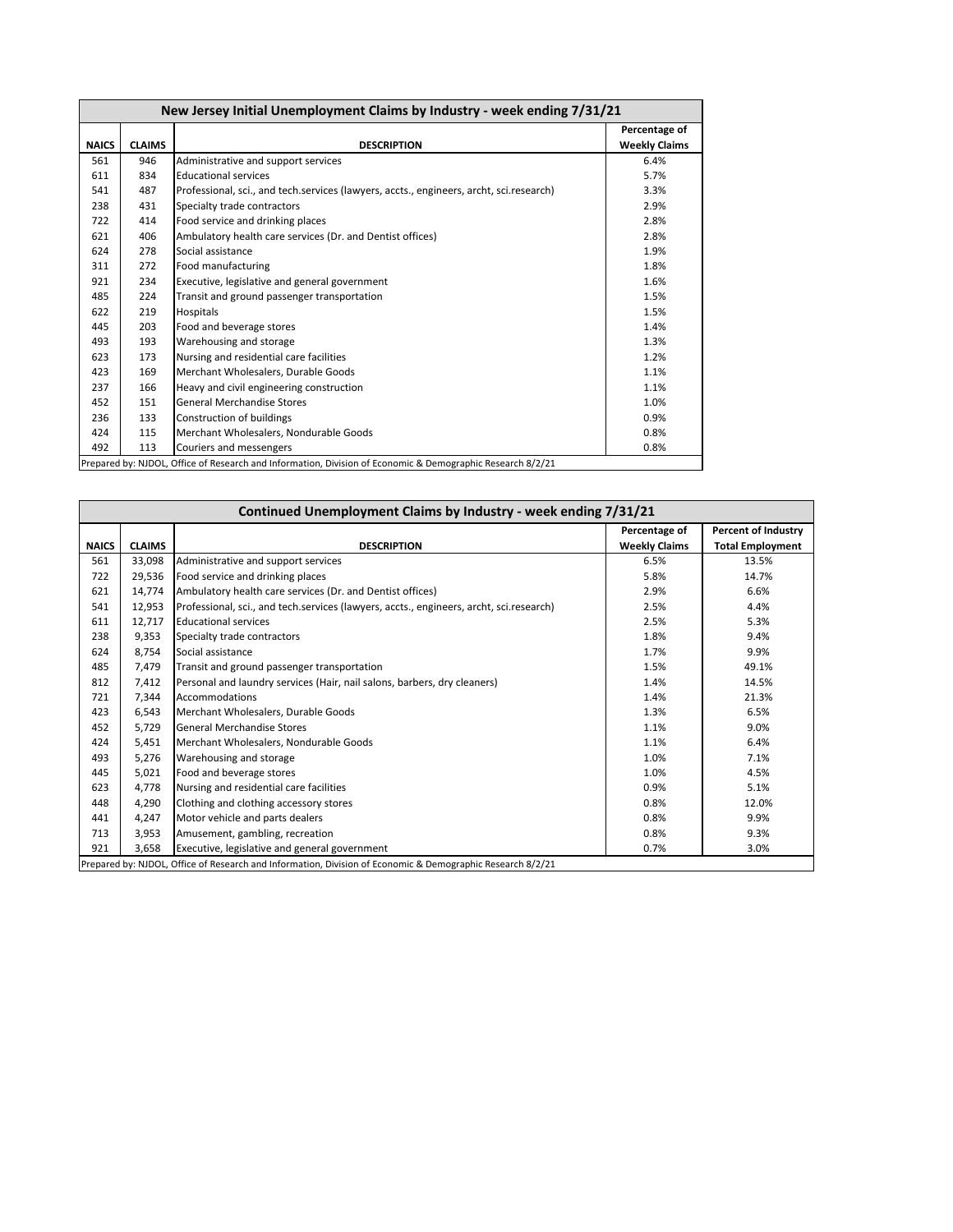| <b>Claimants by Company Size Class 3Q2020</b>                                                                 |                                     |       |        |       |  |  |  |  |
|---------------------------------------------------------------------------------------------------------------|-------------------------------------|-------|--------|-------|--|--|--|--|
| <b>Initials Week Ending 7/31/21</b><br>Continued 7/31/21                                                      |                                     |       |        |       |  |  |  |  |
| <b>Initial Claims</b><br>% of Total<br><b>Continued Claims</b><br>% of Total<br><b>Size Class</b>             |                                     |       |        |       |  |  |  |  |
| 5 or less                                                                                                     | 779                                 | 5.30% | 44,861 | 8.75% |  |  |  |  |
| 425<br>2.89%<br>18,002<br>3.51%<br>6 to 10                                                                    |                                     |       |        |       |  |  |  |  |
| 30,777<br>11 to 25<br>5.38%<br>6.00%<br>791                                                                   |                                     |       |        |       |  |  |  |  |
| 23,507<br>26 to 50<br>725<br>4.58%<br>4.93%                                                                   |                                     |       |        |       |  |  |  |  |
| 51 to 100<br>5.29%<br>24,323<br>778<br>4.74%                                                                  |                                     |       |        |       |  |  |  |  |
| 101 to 500                                                                                                    | 2,035<br>56,962<br>11.10%<br>13.84% |       |        |       |  |  |  |  |
| 12.24%<br><b>Over 500</b><br>2,578<br>17.53%<br>62,766                                                        |                                     |       |        |       |  |  |  |  |
| Unknown<br>251,782<br>49.08%<br>6,593<br>44.84%                                                               |                                     |       |        |       |  |  |  |  |
| Prepared by: NJDOL, Office of Research and Information, Division of Economic & Demographic Research<br>8/2/21 |                                     |       |        |       |  |  |  |  |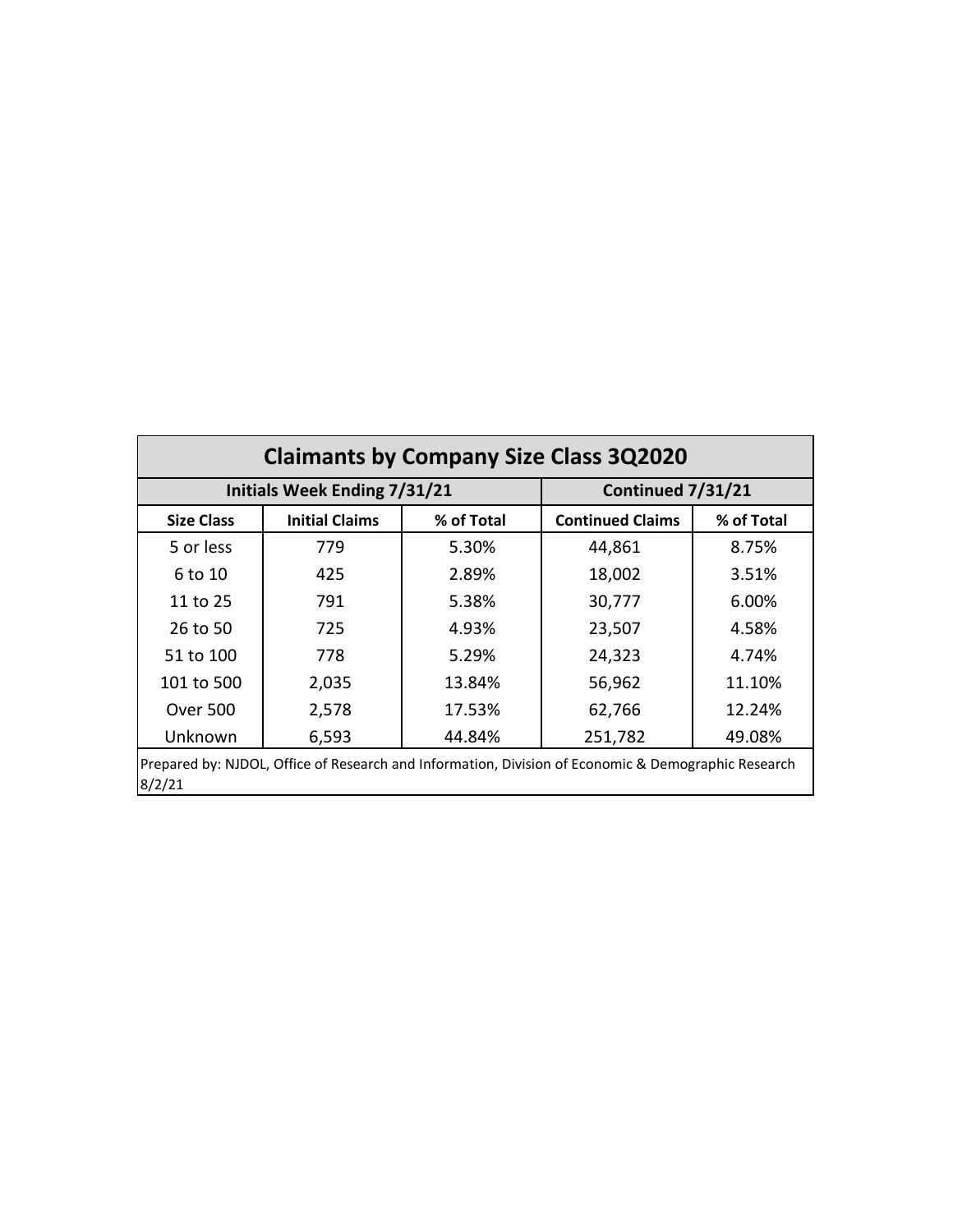| N. J. Initial Unemployment Claims by County<br>week ending 7/31/2021                                     |               |                         |  | N. J. UI Continued Claimants by County<br>week ending 7/31/21                                            |                  |                         |  |
|----------------------------------------------------------------------------------------------------------|---------------|-------------------------|--|----------------------------------------------------------------------------------------------------------|------------------|-------------------------|--|
| <b>County of Residence</b>                                                                               | <b>Claims</b> | <b>Percent of Total</b> |  | <b>County of Residence</b>                                                                               | <b>Claimants</b> | <b>Percent of Total</b> |  |
| Atlantic                                                                                                 | 492           | 3.3%                    |  | Atlantic                                                                                                 | 20,650           | 4.0%                    |  |
| Bergen                                                                                                   | 1,261         | 8.6%                    |  | Bergen                                                                                                   | 48,583           | 9.5%                    |  |
| Burlington                                                                                               | 710           | 4.8%                    |  | Burlington                                                                                               | 20,293           | 4.0%                    |  |
| Camden                                                                                                   | 879           | 6.0%                    |  | Camden                                                                                                   | 30,575           | 6.0%                    |  |
| Cape May                                                                                                 | 142           | 1.0%                    |  | Cape May                                                                                                 | 4,677            | 0.9%                    |  |
| Cumberland                                                                                               | 339           | 2.3%                    |  | Cumberland                                                                                               | 8,689            | 1.7%                    |  |
| Essex                                                                                                    | 1,411         | 9.6%                    |  | Essex                                                                                                    | 52,731           | 10.3%                   |  |
| Gloucester                                                                                               | 460           | 3.1%                    |  | Gloucester                                                                                               | 14,116           | 2.8%                    |  |
| Hudson                                                                                                   | 1,007         | 6.8%                    |  | Hudson                                                                                                   | 40,682           | 7.9%                    |  |
| Hunterdon                                                                                                | 135           | 0.9%                    |  | Hunterdon                                                                                                | 4,004            | 0.8%                    |  |
| Mercer                                                                                                   | 563           | 3.8%                    |  | Mercer                                                                                                   | 17,437           | 3.4%                    |  |
| Middlesex                                                                                                | 1,178         | 8.0%                    |  | Middlesex                                                                                                | 44,297           | 8.6%                    |  |
| Monmouth                                                                                                 | 910           | 6.2%                    |  | Monmouth                                                                                                 | 30,624           | 6.0%                    |  |
| <b>Morris</b>                                                                                            | 665           | 4.5%                    |  | <b>Morris</b>                                                                                            | 19,397           | 3.8%                    |  |
| Ocean                                                                                                    | 912           | 6.2%                    |  | Ocean                                                                                                    | 28,220           | 5.5%                    |  |
| Passaic                                                                                                  | 1,033         | 7.0%                    |  | Passaic                                                                                                  | 40,832           | 8.0%                    |  |
| Salem                                                                                                    | 107           | 0.7%                    |  | Salem                                                                                                    | 3,270            | 0.6%                    |  |
| Somerset                                                                                                 | 439           | 3.0%                    |  | Somerset                                                                                                 | 13,590           | 2.6%                    |  |
| <b>Sussex</b>                                                                                            | 247           | 1.7%                    |  | <b>Sussex</b>                                                                                            | 6,679            | 1.3%                    |  |
| Union                                                                                                    | 826           | 5.6%                    |  | Union                                                                                                    | 31,760           | 6.2%                    |  |
| Warren                                                                                                   | 155           | 1.1%                    |  | Warren                                                                                                   | 4,556            | 0.9%                    |  |
| New Jersey Total                                                                                         | 13,871        | 94.3%                   |  | New Jersey Total                                                                                         | 485,662          | 94.7%                   |  |
| Out-of-State Filers                                                                                      | 833           | 5.7%                    |  | Out-of-State Filers                                                                                      | 27,318           | 5.3%                    |  |
| <b>Grand Total</b>                                                                                       | 14,704        | 100.0%                  |  | <b>Grand Total</b>                                                                                       | 512,980          | 100.0%                  |  |
| Prepared by: Office of Research and Information, Division of Economic &<br>Demographic Research 8/2/2021 |               |                         |  | Prepared by: Office of Research and Information, Division of Economic &<br>Demographic Research 8/2/2021 |                  |                         |  |

| N. J. UI Continued Claimants by County                                                                   |                  |                         |  |  |  |  |
|----------------------------------------------------------------------------------------------------------|------------------|-------------------------|--|--|--|--|
| week ending 7/31/21                                                                                      |                  |                         |  |  |  |  |
| <b>County of Residence</b>                                                                               | <b>Claimants</b> | <b>Percent of Total</b> |  |  |  |  |
| Atlantic                                                                                                 | 20,650           | 4.0%                    |  |  |  |  |
| Bergen                                                                                                   | 48,583           | 9.5%                    |  |  |  |  |
| Burlington                                                                                               | 20,293           | 4.0%                    |  |  |  |  |
| Camden                                                                                                   | 30,575           | 6.0%                    |  |  |  |  |
| Cape May                                                                                                 | 4,677            | 0.9%                    |  |  |  |  |
| Cumberland                                                                                               | 8,689            | 1.7%                    |  |  |  |  |
| Essex                                                                                                    | 52,731           | 10.3%                   |  |  |  |  |
| Gloucester                                                                                               | 14,116           | 2.8%                    |  |  |  |  |
| Hudson                                                                                                   | 40,682           | 7.9%                    |  |  |  |  |
| 4,004<br>Hunterdon<br>0.8%                                                                               |                  |                         |  |  |  |  |
| Mercer                                                                                                   | 17,437           | 3.4%                    |  |  |  |  |
| Middlesex                                                                                                | 44,297           | 8.6%                    |  |  |  |  |
| Monmouth                                                                                                 | 30,624           | 6.0%                    |  |  |  |  |
| Morris                                                                                                   | 19,397           | 3.8%                    |  |  |  |  |
| Ocean                                                                                                    | 28,220           | 5.5%                    |  |  |  |  |
| Passaic                                                                                                  | 40,832           | 8.0%                    |  |  |  |  |
| Salem                                                                                                    | 3,270            | 0.6%                    |  |  |  |  |
| Somerset                                                                                                 | 13,590           | 2.6%                    |  |  |  |  |
| Sussex                                                                                                   | 6,679            | 1.3%                    |  |  |  |  |
| Union                                                                                                    | 31,760           | 6.2%                    |  |  |  |  |
| Warren                                                                                                   | 0.9%<br>4,556    |                         |  |  |  |  |
| 94.7%<br>New Jersey Total<br>485,662                                                                     |                  |                         |  |  |  |  |
| Out-of-State Filers<br>27,318<br>5.3%                                                                    |                  |                         |  |  |  |  |
| <b>Grand Total</b><br>512,980<br><u> 100.0%</u>                                                          |                  |                         |  |  |  |  |
| Prepared by: Office of Research and Information, Division of Economic &<br>Demographic Research 8/2/2021 |                  |                         |  |  |  |  |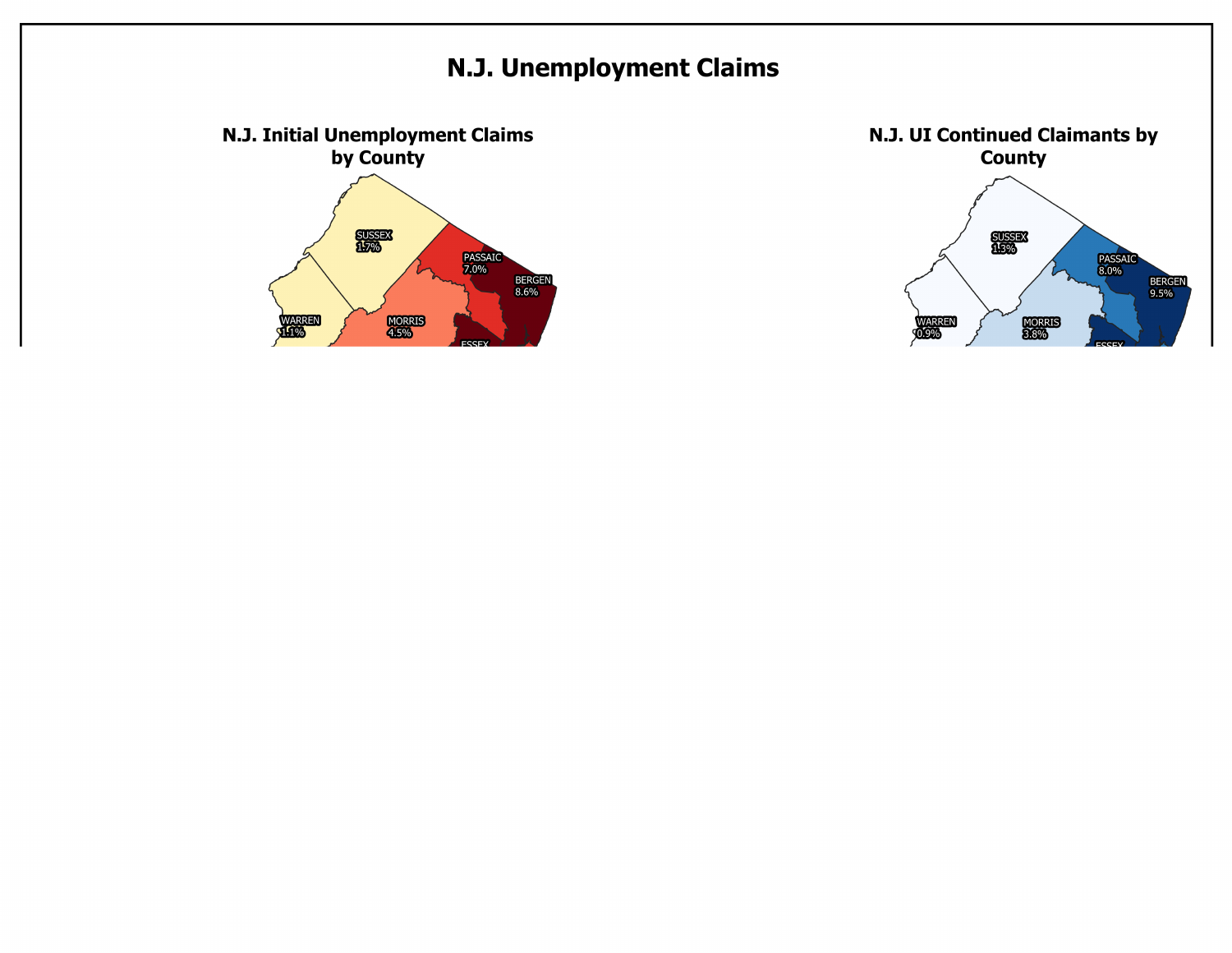| <b>Characteristics of UI Initial Claimants</b><br>Week ending July 31, 2021 |                       |         |                                                                                                        |                       |         |  |  |
|-----------------------------------------------------------------------------|-----------------------|---------|--------------------------------------------------------------------------------------------------------|-----------------------|---------|--|--|
|                                                                             | <b>Initial Claims</b> | Percent |                                                                                                        |                       |         |  |  |
| <b>Total Claimants</b>                                                      | 14,704                | 100%    |                                                                                                        |                       |         |  |  |
|                                                                             |                       |         |                                                                                                        | <b>Initial Claims</b> | Percent |  |  |
| Gender                                                                      | 14,704                | 100%    | <b>Age of Claimant</b>                                                                                 | 14,704                | 100%    |  |  |
| Male                                                                        | 7,271                 | 49.4%   | Under 25                                                                                               | 1,503                 | 10.2%   |  |  |
| Female                                                                      | 7,433                 | 50.6%   | 25-34                                                                                                  | 3,025                 | 20.6%   |  |  |
|                                                                             |                       |         | 35-44                                                                                                  | 2,559                 | 17.4%   |  |  |
| Race                                                                        | 14,704                | 100%    | 45-54                                                                                                  | 2,981                 | 20.3%   |  |  |
| White                                                                       | 9,634                 | 65.5%   | 55-64                                                                                                  | 2,924                 | 19.9%   |  |  |
| <b>Black</b>                                                                | 2,389                 | 16.2%   | 65 and over                                                                                            | 1,712                 | 11.6%   |  |  |
| Asian                                                                       | 417                   | 2.8%    |                                                                                                        |                       |         |  |  |
| Other                                                                       | 129                   | 0.9%    |                                                                                                        |                       |         |  |  |
| <b>Chose Not To Answer</b>                                                  | 2,135                 | 14.5%   | <b>Occupation</b>                                                                                      | 14,704                | 100%    |  |  |
|                                                                             |                       |         | Management                                                                                             | 2,412                 | 16.4%   |  |  |
| <b>Ethnicity</b>                                                            | 14,704                | 100%    | <b>Business and financial</b>                                                                          | 520                   | 3.5%    |  |  |
| Hispanic                                                                    | 2,297                 | 15.6%   | Professional and related                                                                               | 2,794                 | 19.0%   |  |  |
| Non-Hispanic                                                                | 10,683                | 72.7%   | <b>Services</b>                                                                                        | 2,459                 | 16.7%   |  |  |
| <b>Chose Not To Answer</b>                                                  | 1,724                 | 11.7%   | Sales and related                                                                                      | 1,640                 | 11.2%   |  |  |
|                                                                             |                       |         | Office and admin support                                                                               | 1,571                 | 10.7%   |  |  |
| <b>Educational Attainment</b>                                               | 14,704                | 100%    | Farming, fishing and forestry                                                                          | 47                    | 0.3%    |  |  |
| Less Than High School                                                       | 1,713                 | 11.6%   | Construction and extraction                                                                            | 937                   | 6.4%    |  |  |
| <b>High School Graduate</b>                                                 | 5,240                 | 35.6%   | Installation, maint. and repair                                                                        | 283                   | 1.9%    |  |  |
| Some College Incld Assoc Deg                                                | 3,519                 | 23.9%   | Production                                                                                             | 828                   | 5.6%    |  |  |
| <b>Bachelors Degree and More</b>                                            | 4,232                 | 28.8%   | Transp and material moving                                                                             | 1,181                 | 8.0%    |  |  |
|                                                                             |                       |         | Military                                                                                               | 32                    | 0.2%    |  |  |
|                                                                             |                       |         | Prepared by: Office of Research and Information, Division of Economic & Demographic Research, 8/2/2021 |                       |         |  |  |

| <b>Characteristics of UI Continued Claimants</b> |         |       |                                                                                                        |                  |                |  |  |  |
|--------------------------------------------------|---------|-------|--------------------------------------------------------------------------------------------------------|------------------|----------------|--|--|--|
| Week ending July 31, 2021                        |         |       |                                                                                                        |                  |                |  |  |  |
| <b>Claimants</b><br>Percent                      |         |       |                                                                                                        |                  |                |  |  |  |
| <b>Total Claimants</b>                           | 512,980 | 100%  |                                                                                                        |                  |                |  |  |  |
|                                                  |         |       |                                                                                                        | <b>Claimants</b> | <b>Percent</b> |  |  |  |
| Gender                                           | 512,980 | 100%  | <b>Age of Claimant</b>                                                                                 | 512,980          | 100%           |  |  |  |
| Male                                             | 235,260 | 45.9% | Under 25                                                                                               | 51,753           | 10.1%          |  |  |  |
| Female                                           | 277,720 | 54.1% | 25-34                                                                                                  | 112,276          | 21.9%          |  |  |  |
|                                                  |         |       | 35-44                                                                                                  | 99,990           | 19.5%          |  |  |  |
| Race                                             | 512,980 | 100%  | 45-54                                                                                                  | 89,488           | 17.4%          |  |  |  |
| White                                            | 272,865 | 53.2% | 55-64                                                                                                  | 94,995           | 18.5%          |  |  |  |
| <b>Black</b>                                     | 109,135 | 21.3% | 65 and over                                                                                            | 64,478           | 12.6%          |  |  |  |
| Asian                                            | 33,927  | 6.6%  |                                                                                                        |                  |                |  |  |  |
| Other                                            | 5,657   | 1.1%  |                                                                                                        |                  |                |  |  |  |
| <b>Chose Not To Answer</b>                       | 91,396  | 17.8% | <b>Occupation</b>                                                                                      | 512,980          | 100%           |  |  |  |
|                                                  |         |       | Management                                                                                             | 37,575           | 7.3%           |  |  |  |
| <b>Ethnicity</b>                                 | 512,980 | 100%  | <b>Business and financial</b>                                                                          | 14,495           | 2.8%           |  |  |  |
| Hispanic                                         | 126,463 | 24.7% | Professional and related                                                                               | 68,439           | 13.3%          |  |  |  |
| Non-Hispanic                                     | 334,904 | 65.3% | <b>Services</b>                                                                                        | 128,518          | 25.1%          |  |  |  |
| Chose Not To Answer                              | 51,613  | 10.1% | Sales and related                                                                                      | 56,752           | 11.1%          |  |  |  |
|                                                  |         |       | Office and admin support                                                                               | 71,878           | 14.0%          |  |  |  |
| <b>Educational Attainment</b>                    | 512,980 | 100%  | Farming, fishing and forestry                                                                          | 851              | 0.2%           |  |  |  |
| Less Than High School                            | 79,123  | 15.4% | Construction and extraction                                                                            | 22,755           | 4.4%           |  |  |  |
| High School Graduate                             | 197,823 | 38.6% | Installation, maint. and repair                                                                        | 13,066           | 2.5%           |  |  |  |
| Some College Incld Assoc Deg                     | 124,050 | 24.2% | Production                                                                                             | 32,502           | 6.3%           |  |  |  |
| <b>Bachelors Degree and More</b>                 | 111,984 | 21.8% | Transp and material moving                                                                             | 65,646           | 12.8%          |  |  |  |
|                                                  |         |       | Military                                                                                               | 503              | 0.1%           |  |  |  |
|                                                  |         |       | Prepared by: Office of Research and Information, Division of Economic & Demographic Research, 8/2/2021 |                  |                |  |  |  |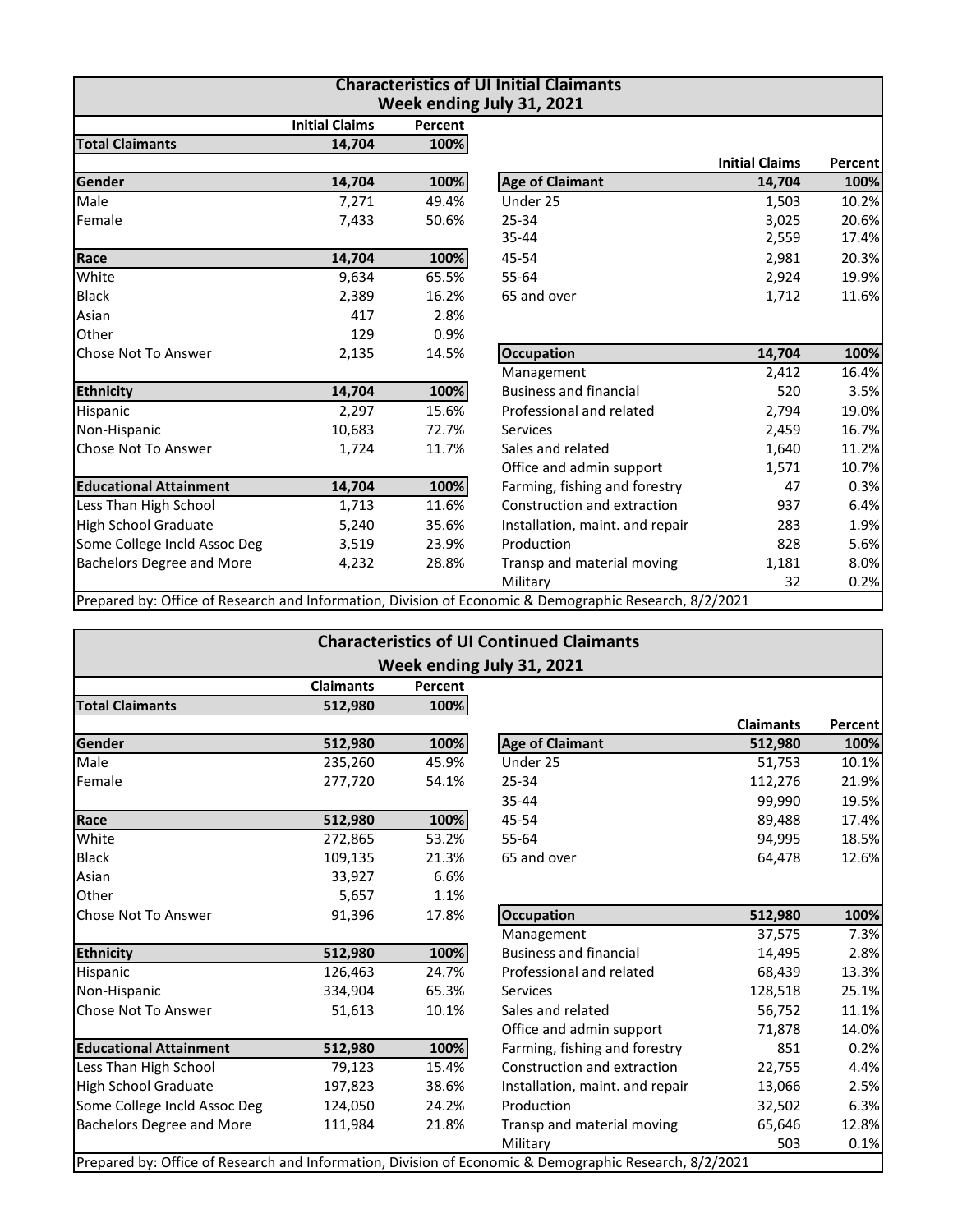